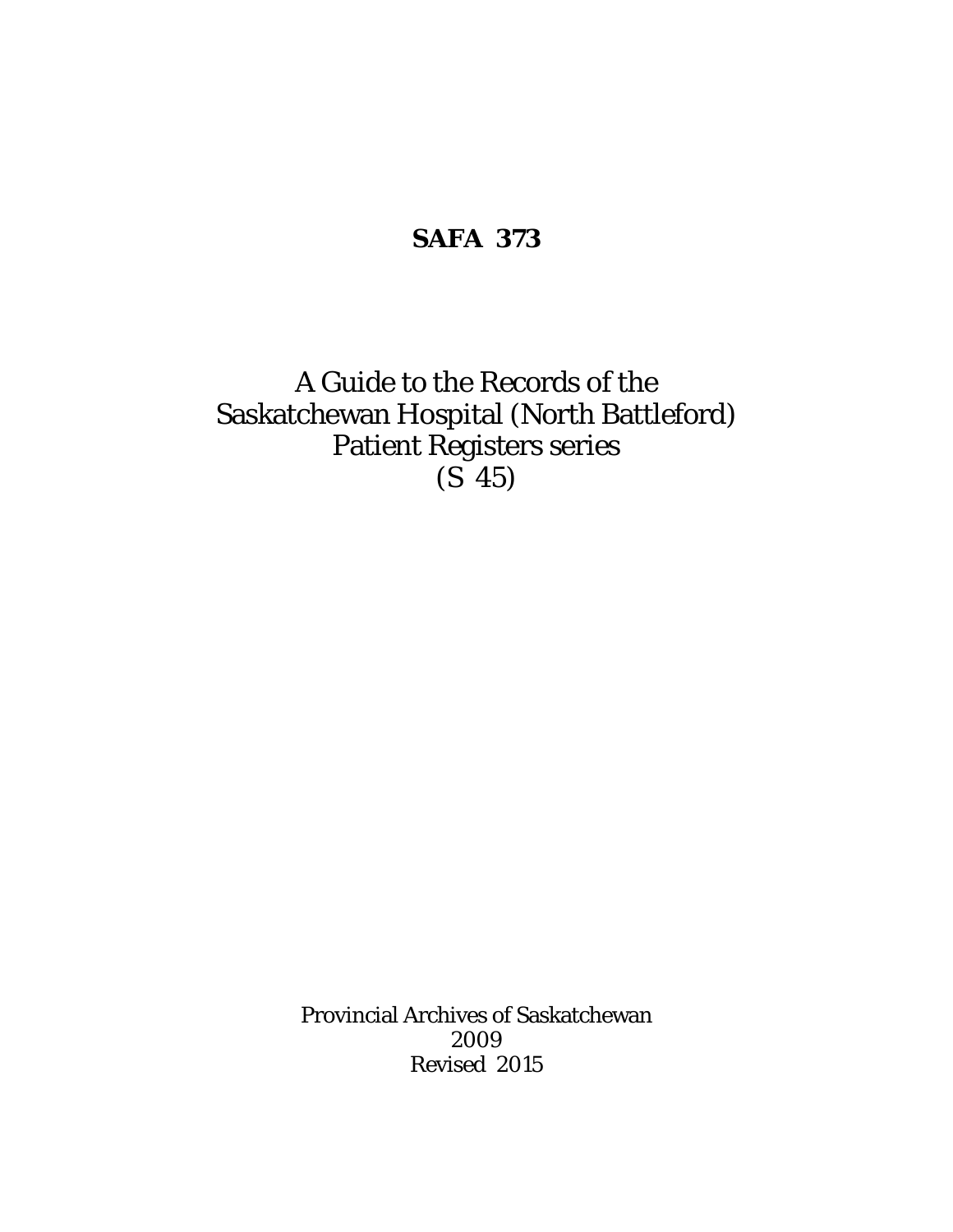# **THIS SERIES INCLUDES RESTRICTED RECORDS**

# **PLEASE CONSULT REFERENCE ARCHIVIST FOR DETAILS**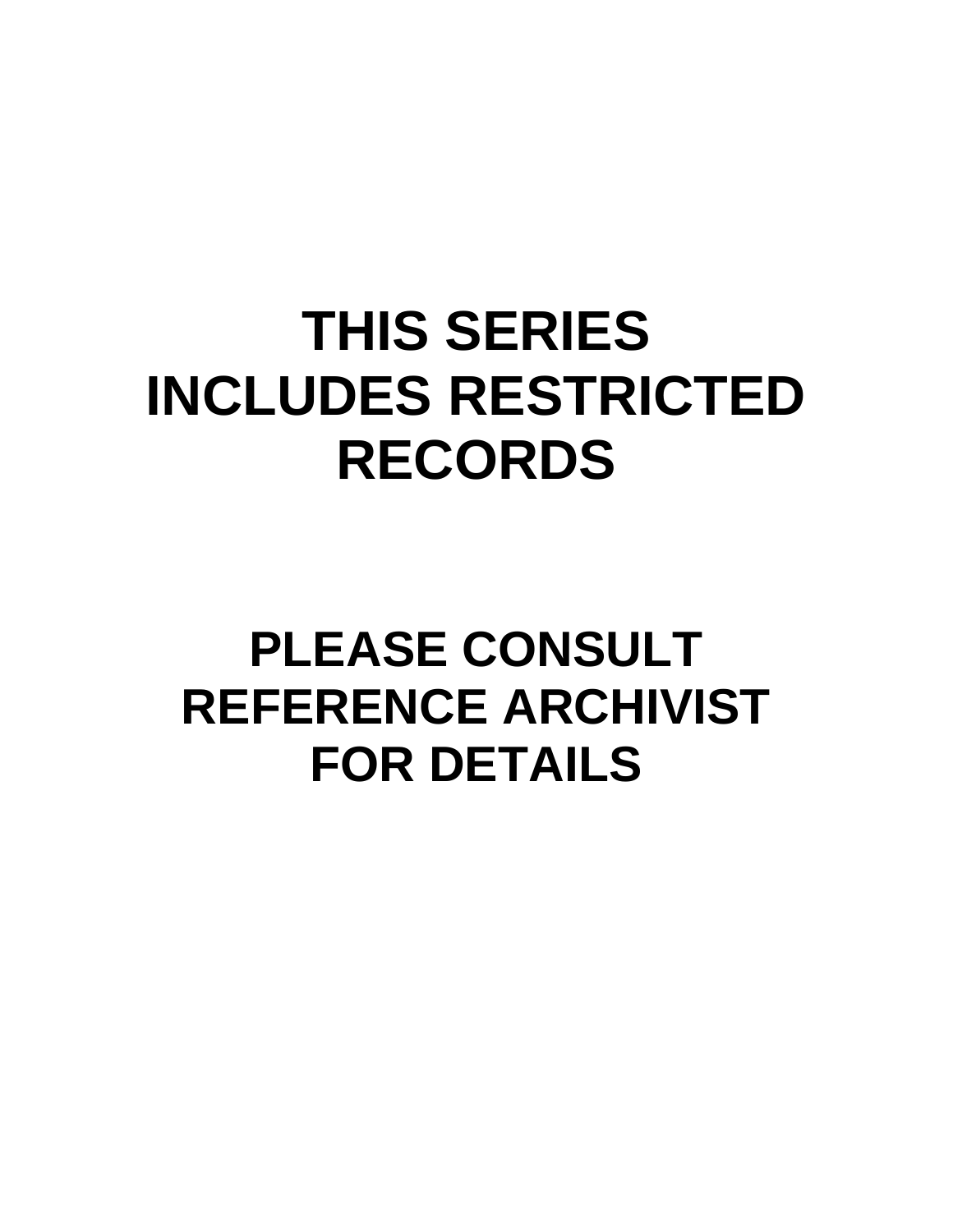## **FOR THE PRIMARY AGENCY HISTORY OF SASKATCHEWAN. DEPT. OF PUBLIC WORKS. SEE GA 64**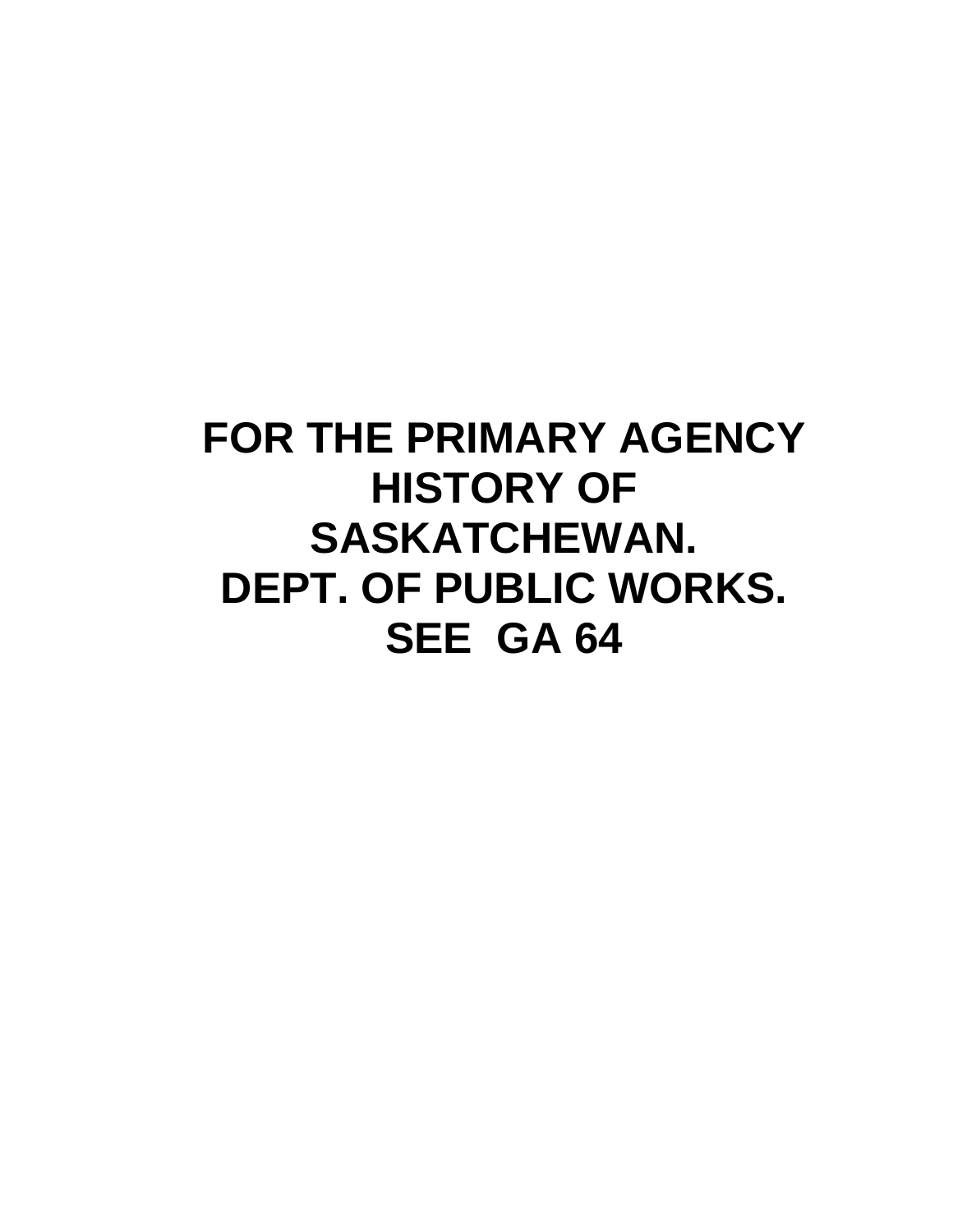## **FOR THE SECONDARY AGENCY HISTORY OF SASKATCHEWAN. DEPT. OF PUBLIC HEALTH. PSYCHIATRIC SERVICES BRANCH SEE GA 65**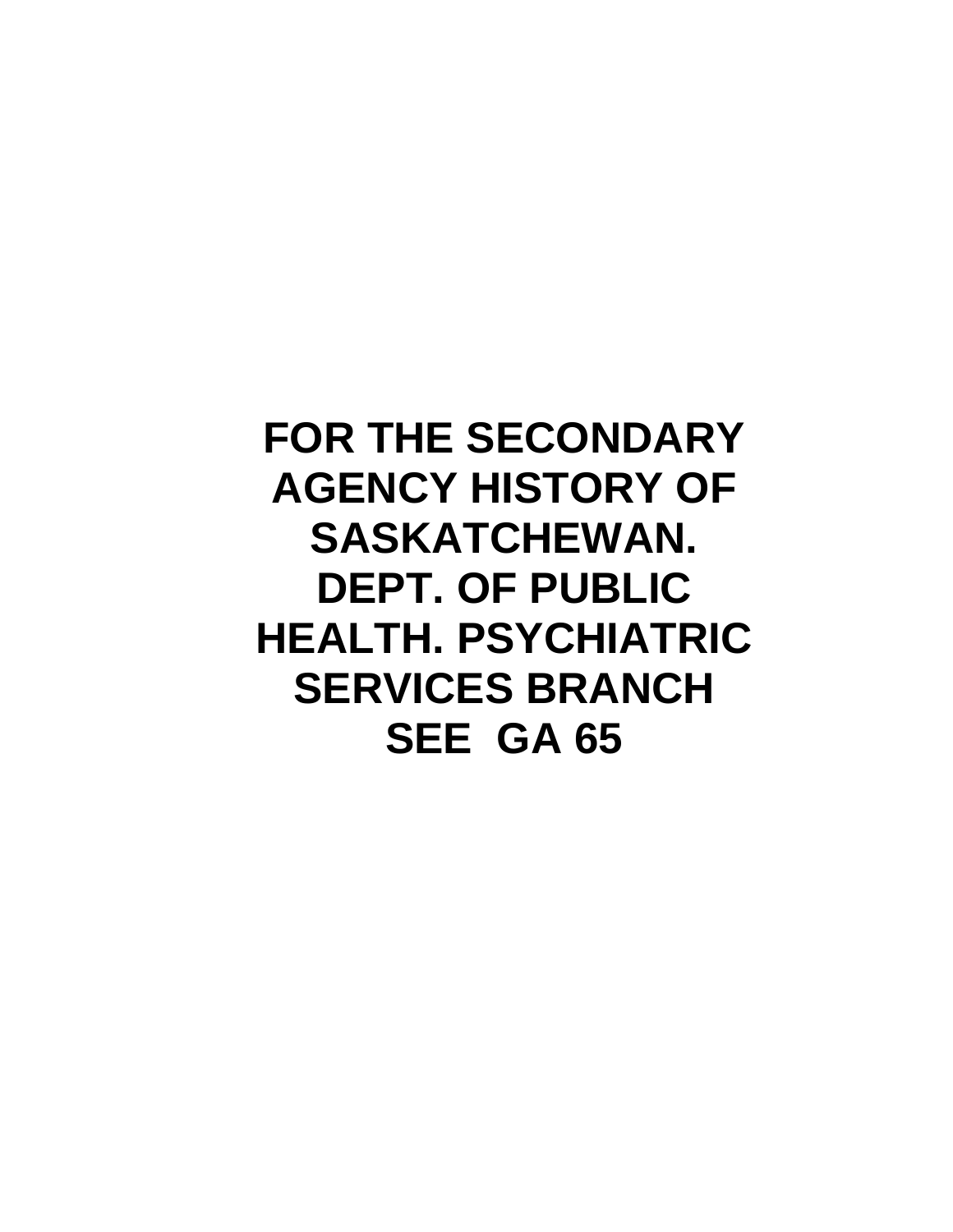## **FOR THE SECONDARY AGENCY HISTORY OF SASKATCHEWAN. OFFICE OF THE COMMISSIONER OF MENTAL SERVICES SEE GA 66**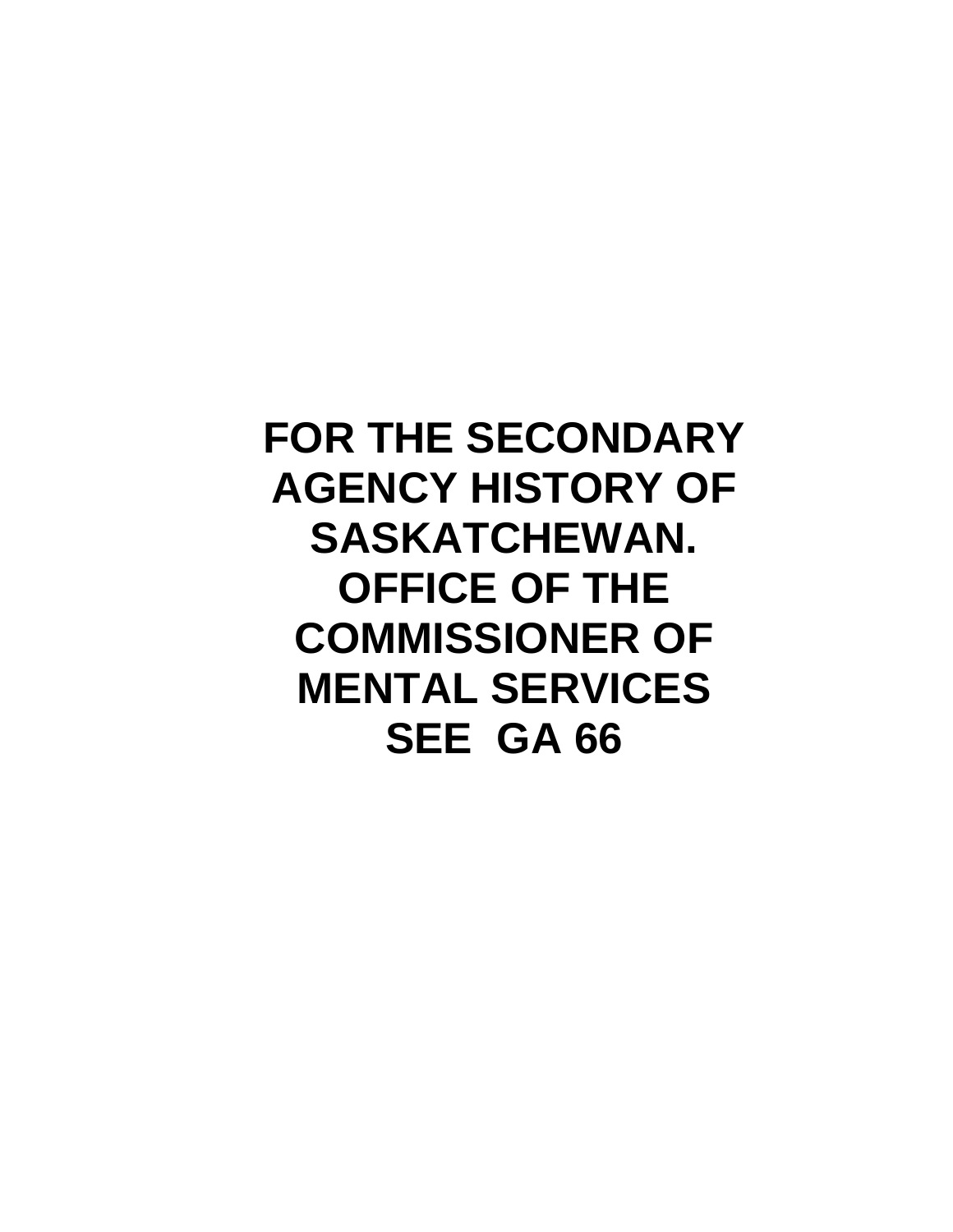## **FOR THE SECONDARY AGENCY HISTORY OF SASKATCHEWAN. DIVISION OF MENTAL SERVICES SEE GA 67**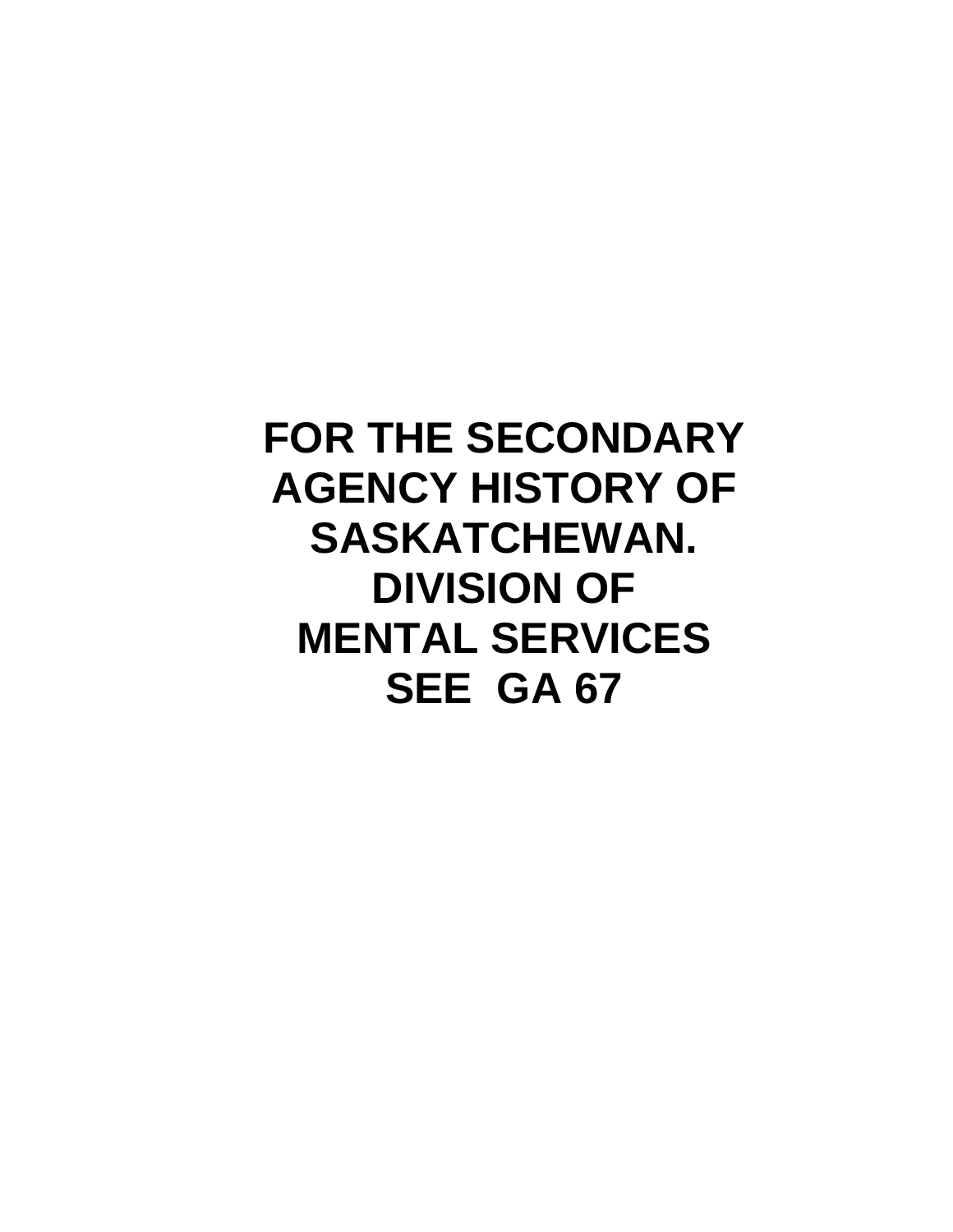# **SERIES DESCRIPTION**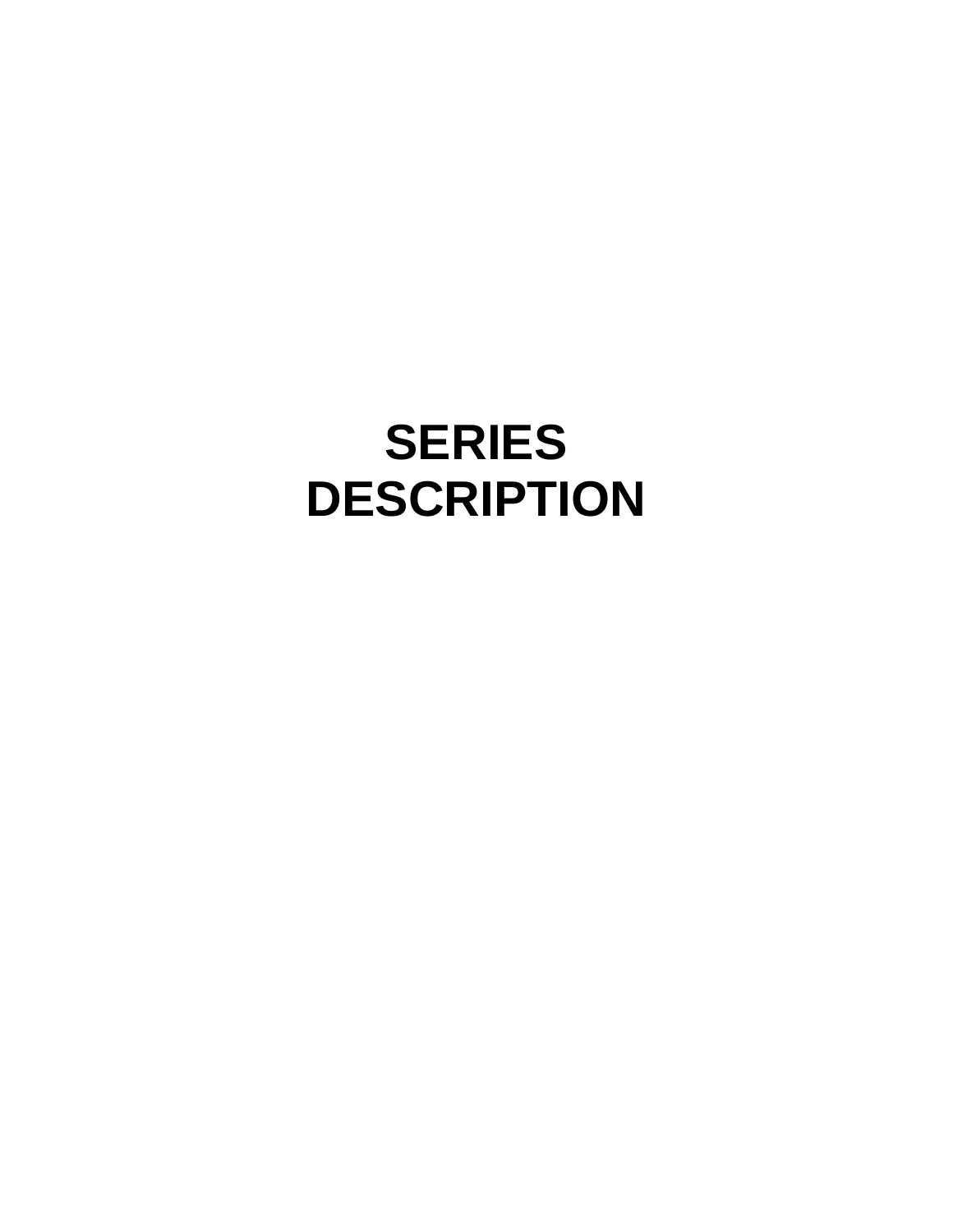#### **Saskatchewan Archives Board Records Description**

#### **S 45 SASKATCHEWAN HOSPITAL (NORTH BATTLEFORD) PATIENT REGISTERS SERIES**

| About these records:                                                                                                                          |                                                                                                                                                                                                                                                                                                                                                                                              |                                                                                                               |  |
|-----------------------------------------------------------------------------------------------------------------------------------------------|----------------------------------------------------------------------------------------------------------------------------------------------------------------------------------------------------------------------------------------------------------------------------------------------------------------------------------------------------------------------------------------------|---------------------------------------------------------------------------------------------------------------|--|
| <b>Unique Identifier</b>                                                                                                                      | S 45                                                                                                                                                                                                                                                                                                                                                                                         |                                                                                                               |  |
| <b>Title of Records</b>                                                                                                                       | Saskatchewan Hospital (North Battleford) Patient<br><b>Registers series</b>                                                                                                                                                                                                                                                                                                                  |                                                                                                               |  |
| <b>Level of Description</b>                                                                                                                   | <b>Series</b>                                                                                                                                                                                                                                                                                                                                                                                |                                                                                                               |  |
| <b>Descriptive System</b>                                                                                                                     | Public                                                                                                                                                                                                                                                                                                                                                                                       |                                                                                                               |  |
| <b>Dates of Creation</b>                                                                                                                      | 1914-1971                                                                                                                                                                                                                                                                                                                                                                                    |                                                                                                               |  |
| <b>Physical Description</b>                                                                                                                   | 5.5 microfilm reels (161 m)                                                                                                                                                                                                                                                                                                                                                                  |                                                                                                               |  |
|                                                                                                                                               | 1.92 m of textual records                                                                                                                                                                                                                                                                                                                                                                    |                                                                                                               |  |
| <b>Office of Origin</b><br>1914-1930<br>1930-1971<br>1930-1947<br>1947-1950<br>1950-1974<br><b>Direct Acquisition</b><br>from Records Creator | Saskatchewan. Dept. of Public Works<br>Saskatchewan. Dept. of Public Health<br>Saskatchewan. Office of the Commissioner of<br><b>Mental Services</b><br>Saskatchewan. Division of Mental Services<br>Saskatchewan. Dept. of Public Health<br><b>Psychiatric Services Branch</b><br>Personnel at Saskatchewan Hospital in North Battleford<br>transferred these records to the Regina office, | <b>Primary Agency</b><br><b>Primary Agency</b><br>Secondary. Agency<br>Secondary. Agency<br>Secondary. Agency |  |
|                                                                                                                                               | Saskatchewan Archives, in one accession in 2000:<br>R2000-225 (June 6, 2000).                                                                                                                                                                                                                                                                                                                |                                                                                                               |  |
| <b>Scope and Content</b>                                                                                                                      | This series consists of seventeen patient registers<br>created, accumulated and used from 1914 to 1971 by<br>personnel at Saskatchewan Hospital, North Battleford.                                                                                                                                                                                                                           |                                                                                                               |  |
|                                                                                                                                               | records in this series.                                                                                                                                                                                                                                                                                                                                                                      | No sub-series assignment has been applied to the                                                              |  |
| <b>Available Format</b>                                                                                                                       | A microfilm copy is available of the records in this government<br>series.                                                                                                                                                                                                                                                                                                                   |                                                                                                               |  |
| <b>Access Restrictions</b>                                                                                                                    | These records are subject to access restrictions.<br>Please consult reference archivist for assistance.                                                                                                                                                                                                                                                                                      |                                                                                                               |  |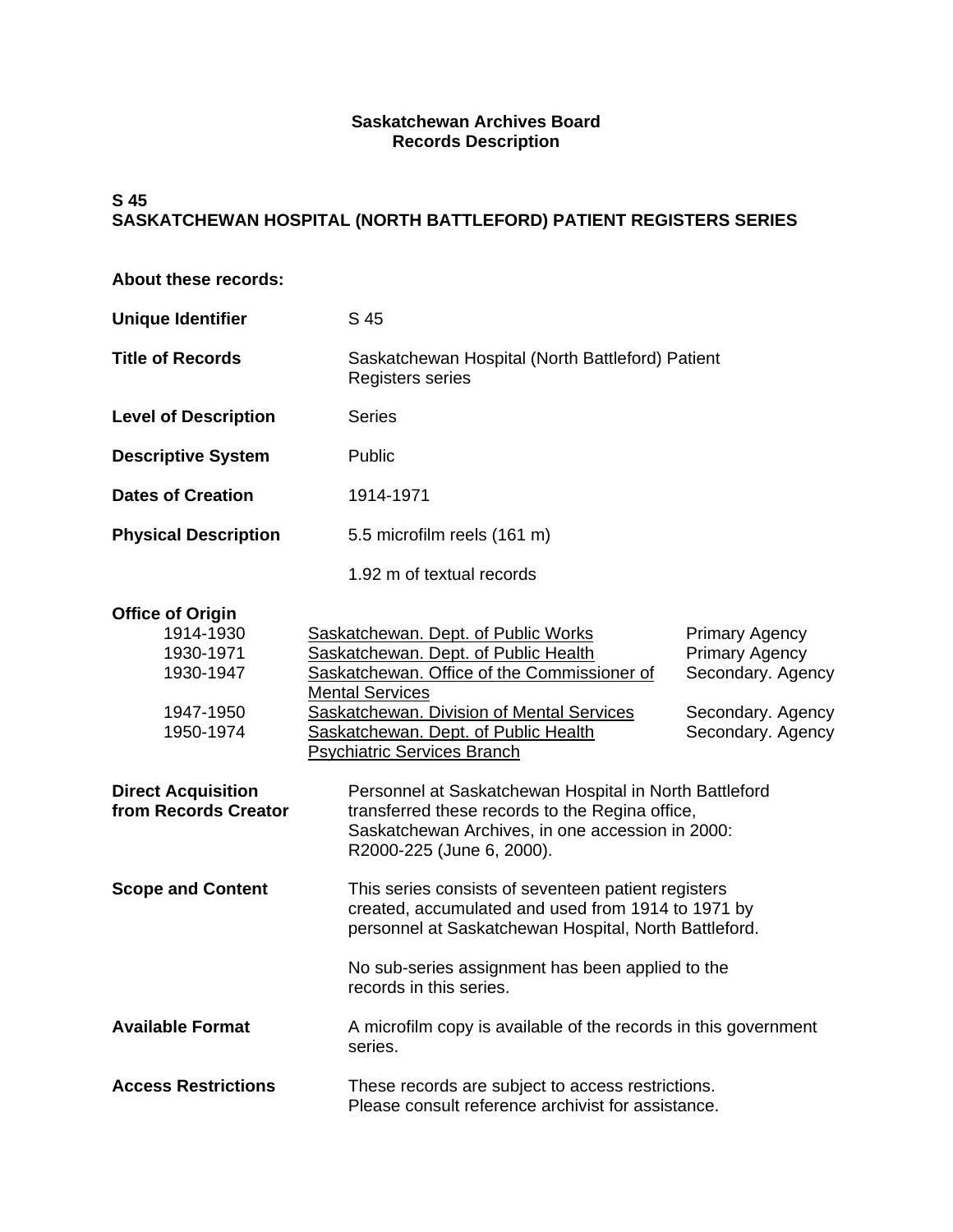| <b>Conservation</b><br><b>Restrictions</b> | No access to original material. Microfilm copies are<br>available for consultation.                                                                                                          |
|--------------------------------------------|----------------------------------------------------------------------------------------------------------------------------------------------------------------------------------------------|
| <b>Terms Governing Use</b>                 | Use, publication, and/or reproduction of records are<br>subject to Crown copyright. Please consult reference<br>archivist for assistance.                                                    |
| <b>Reference Tools</b>                     | SAFA 373 consists of a series level description and a<br>list of registers only and is available in paper<br>format.                                                                         |
| <b>Physical Condition</b>                  | Volume 14 (Male Index and Ward Location: Date of<br>Admission - Feb.4, 1914 to Nov. 23, 1948) had<br>significant damage from adhesive tape. Most of the<br>information is difficult to read. |
| <b>Conservation</b>                        | Archival staff removed protruding fasteners and tape<br>and unfolded and flattened pages prior to<br>microfilming.                                                                           |
| <b>Accruals</b>                            | Further accruals are expected.                                                                                                                                                               |
| <b>Source of Description</b>               | Content of the series.                                                                                                                                                                       |
| <b>Former Code(s)</b>                      | Microfilm: R-2.1101 to R-2.1106                                                                                                                                                              |
| <b>Consulting the Records</b>              | To consult the records visit or contact the Regina<br>office.                                                                                                                                |
| <b>Arrangement Note(s)</b>                 | Order imposed by archivist.                                                                                                                                                                  |
|                                            | Series title supplied by archivist.                                                                                                                                                          |
|                                            | Titles of registers were recorded by archivist as they<br>appeared on the volumes.                                                                                                           |
| <b>General Note(s)</b>                     | Location for retrieval: Regina-Hillsdale                                                                                                                                                     |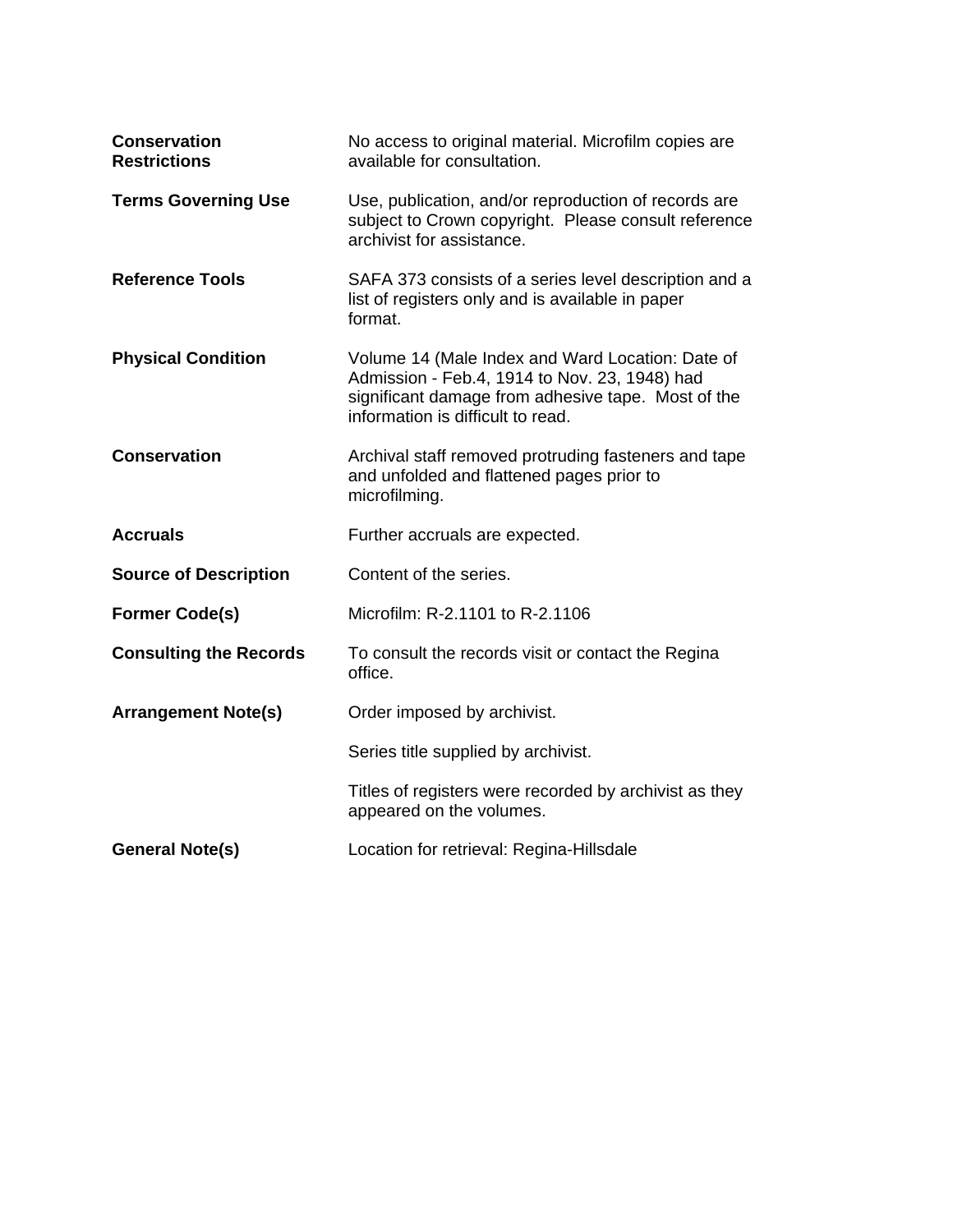| <b>Volume Number</b> | <b>Title</b>                                                                                         | <b>Inclusive Dates</b> |
|----------------------|------------------------------------------------------------------------------------------------------|------------------------|
| 1                    | Admissions and Discharges [February 1, 1914 - August 31,<br>1935]                                    | 1914-1935              |
| $\overline{2}$       | Admissions and Discharges [September 3, 1945 - September<br>15, 1948]                                | 1945-1948              |
| 3                    | Daily Record [April 29, 1914 – October 4, 1931]                                                      | 1914-1931              |
| 4                    | Daily Record [October 4, 1931 - January 7, 1946]                                                     | 1931-1946              |
| 5                    | Daily Record [January 8, 1946 - December 31, 1948]                                                   | 1946-1948              |
| 6                    | Female Index and Ward Location [Date of Admission:<br>February 4, 1914 to November 22, 1948]         | 1914-1971              |
| 7                    | Female Index and Ward Location [Date of Admission:<br>February 4, 1914 to September 15, 1948]        | 1914-1948              |
| 8                    | General Register Case No. 1-2996 Feb.4/1914 - Oct. 21/1923                                           | 1914-c.1960            |
| 9                    | General Register Case No. 2997-6096 Oct. 21/23 - Feb.23/34                                           | 1923-c.1955            |
| 10                   | General Register Case No. 6097-9130 Feb.23/34 - Dec.22/41                                            | 1934-c.1948            |
| 11                   | General Register Case No. 9131-11962 Dec.22/41-Sept.15/48                                            | 1941-c.1951            |
| 12                   | Male and Female Index and Ward Location [Date of<br>Admission: February 4, 1914 to December 31,1930] | 1914-1930              |
| 13                   | Male Index and Ward Location [Date of Admission: February<br>4, 1914 to September 15, 1948]          | 1914-1948              |
| 14                   | Male Index and Ward Location [Date of Admission: February<br>4, 1914 to November 23, 1948]           | 1914-1971              |
| 15                   | Patients' Register [January 1, 1949 to December 31, 1965]                                            | 1949-1965              |
| 16                   | Patients' Register [December 30, 1965 to December 31, 1969]                                          | 1965-1969              |
| 17                   | Record of Deaths [May 5, 1934 to January 3, 1949]                                                    | 1934-1949              |

### **S 45: Saskatchewan Hospital (North Battleford) Patient Registers series**